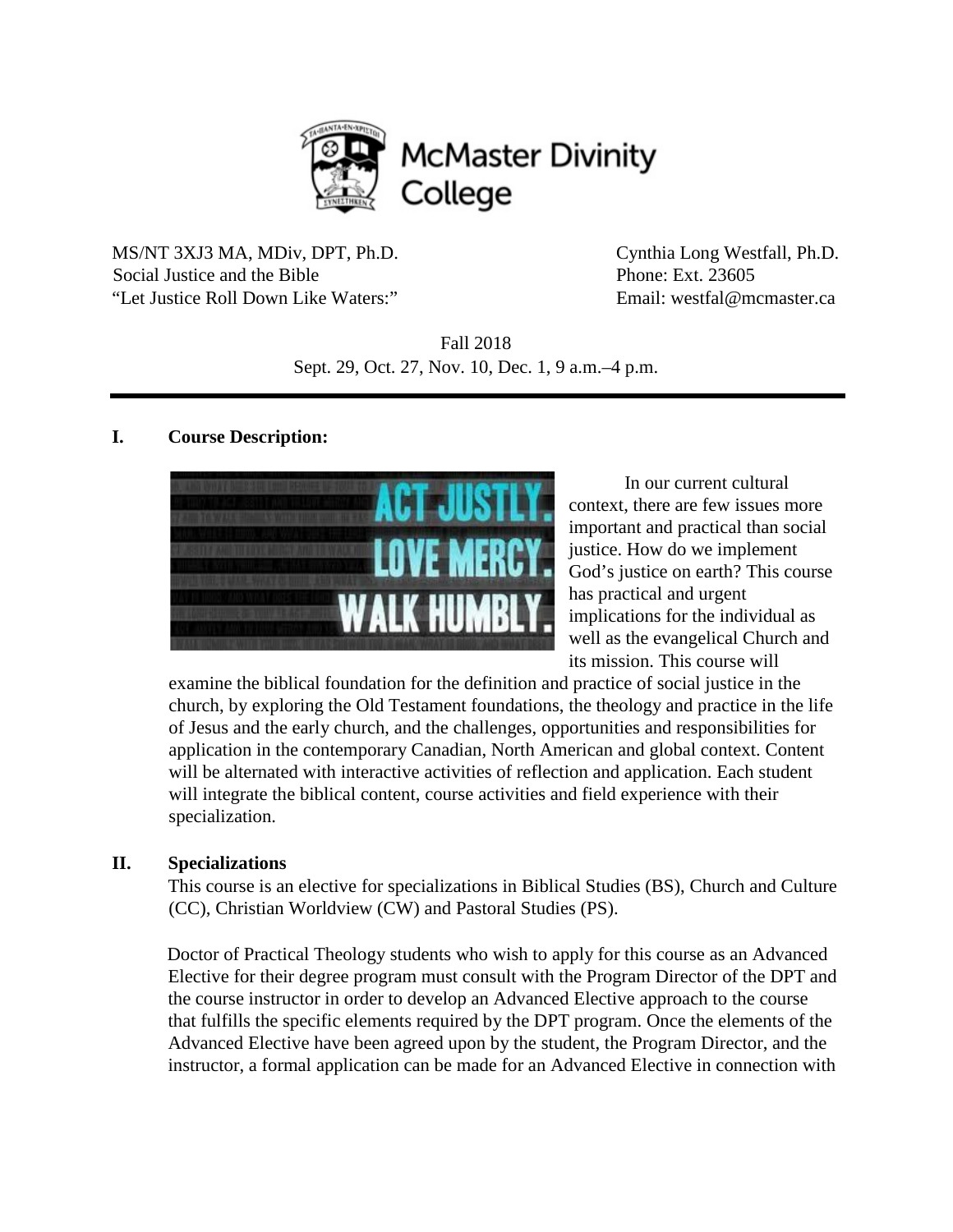this course. Once the application is accepted, DPT students can proceed with the course as part of their degree program.

# **II. Course Objectives:**

Through the course work and assignments, the student will:

# **A. Knowing**

- 1. Understand the biblical basis for the practice of social justice for the individual, the church, society and global contexts.
- 2. Learn exegetical principles that bring the diverse horizons together of the Old Testament contexts, the New Testament contexts and our contemporary contexts.

## **B. Being**

- 1. Be a person committed to personal and communal righteousness
- 2. Be a person who integrates tangible connections between Scripture, theology and action.

# **C. Doing**

- 1. Research a biblical topic/theme, passage or practice that is relevant to one's specialization and relates to the Church and current personal and communal practice.
- 2. Interact critically with current biblical scholarship on social justice
- 3. Develop a life map centered on social justice.
- 4. Engage in field experience in which social justice is being enacted in local contexts and theologically reflect on that experience.

## **III. Course Requirements**

# **A. Class Participation** (10%)

# **B. Reading** (10%)

Complete the required reading for the course and submit a reading report of the percentage of reading completed on time on **Dec 12**.

## **C. Assignments**

**1.** Field Experience and Theological Reflection (20%)

The student will volunteer and/or observe social justice for a minimum of 4 hours in an on-site location (suggestions distributed in class) write a 5 page theological reflection on the experience based on the MRS model for spiritual reflection. **It is due midnight, Dec 12.** Submit by e-mail to westfal@mcmaster.ca.

- **2.** Development of a Life Map Centred on Social Justice (30%)
	- **a.** Summarize your personal theology concerning social justice, integrating content, activities and issues covered in class. **It is due class time Dec 1.** *Bring a hard copy to class for discussion*.
	- **b.** Utilizing the activities in the course, design a map (model) with the following sections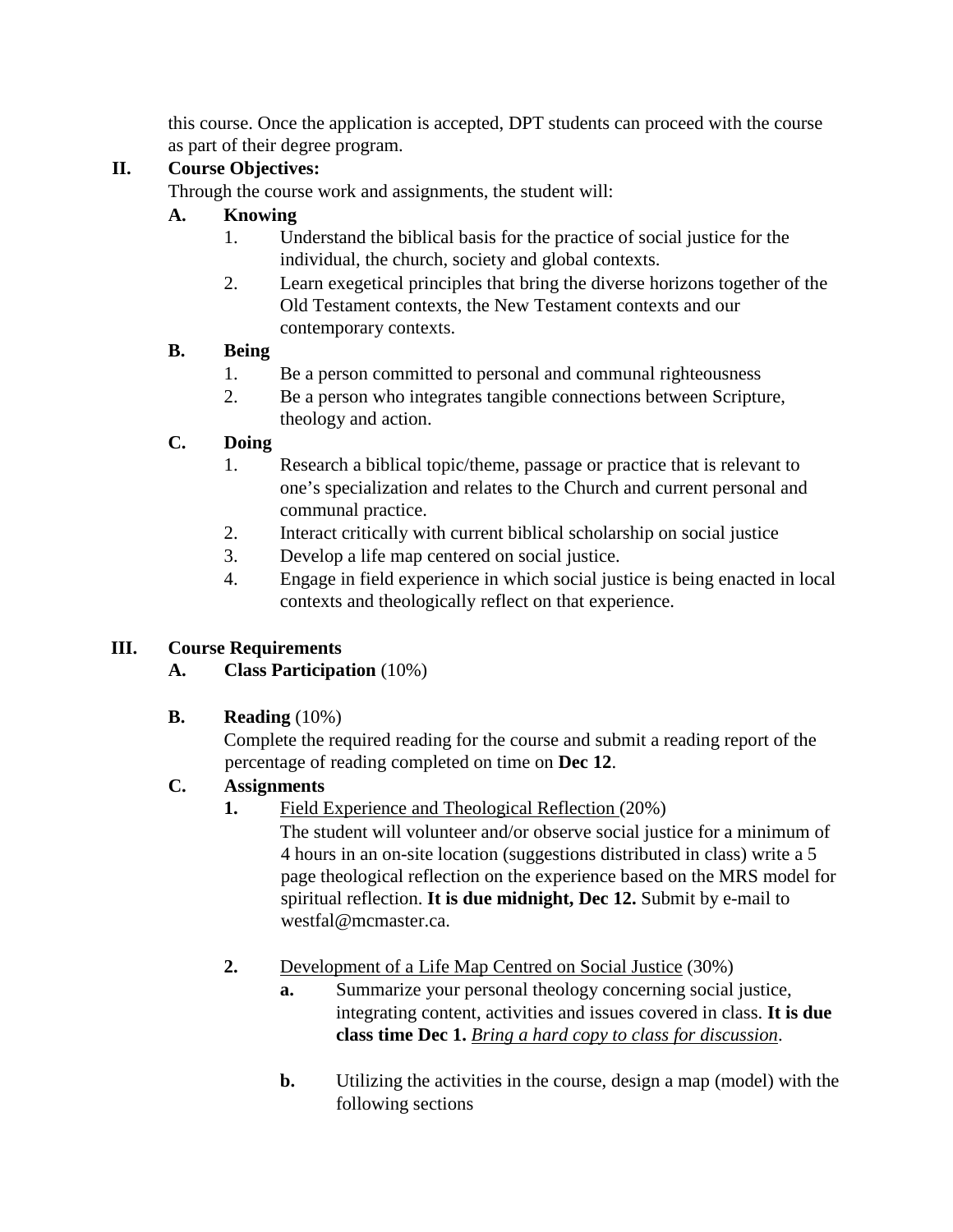- (1) Identify your calling to social justice through your life story
- (2) Clarify the biblical basis for social justice in your area(s) of interest
- (3) Identify your areas of responsibility, circle of influence and passion
- (4) Problem-solve any challenges and barriers
- (5) Plan to implement necessary changes.
- (6) In summary, write your personal mission statement you are free to integrate the different genres modeled in biblical literature and use creativity. The paper should follow the MDC Style Guide [\(http://www.macdiv.ca/students/documents/MacStyle](http://www.macdiv.ca/students/documents/MacStyleGuide.pdf) [Guide.pdf\)](http://www.macdiv.ca/students/documents/MacStyleGuide.pdf) and be a minimum of 10 pages long.
- **3.** Research or Exegetical Paper (30%)
	- **a.** Each student will write a research or exegetical paper on the issue of social justice with the focus on Jesus or the early church—that is, you may select an Old Testament passage or motif instead of a passage or motif from the New Testament, but apply a Christological lens or focus on its connection with the early church or the New Testament. **It is due midnight, Nov 9.** Submit it in PDF form to westfal@mcmaster.ca.
	- **b.** Length & style: It should approximately 3000 words (about 12) pages) of text, excluding footnotes and bibliography. For all matters of style and form, consult the McMaster Divinity College Style Guidelines for Essays and Theses:

http://www.macdiv.ca/students/documents/MacStyleGuide.pdf There should be a minimum of 15 academic sources used in the footnotes and bibliography, and DeSilva does not qualify as one of those 15 sources.

**c.** Approach: Choose a topic in Social Justice in the New Testament (or from the perspective of New Testament interpretation) with a contemporary application.

#### **E. Grading Summary**

| Life Map                     | 25% |
|------------------------------|-----|
| <b>Research Paper</b>        | 30% |
| Theological Reflection on FE | 20% |
| Reading                      | 10% |
| Participation                | 15% |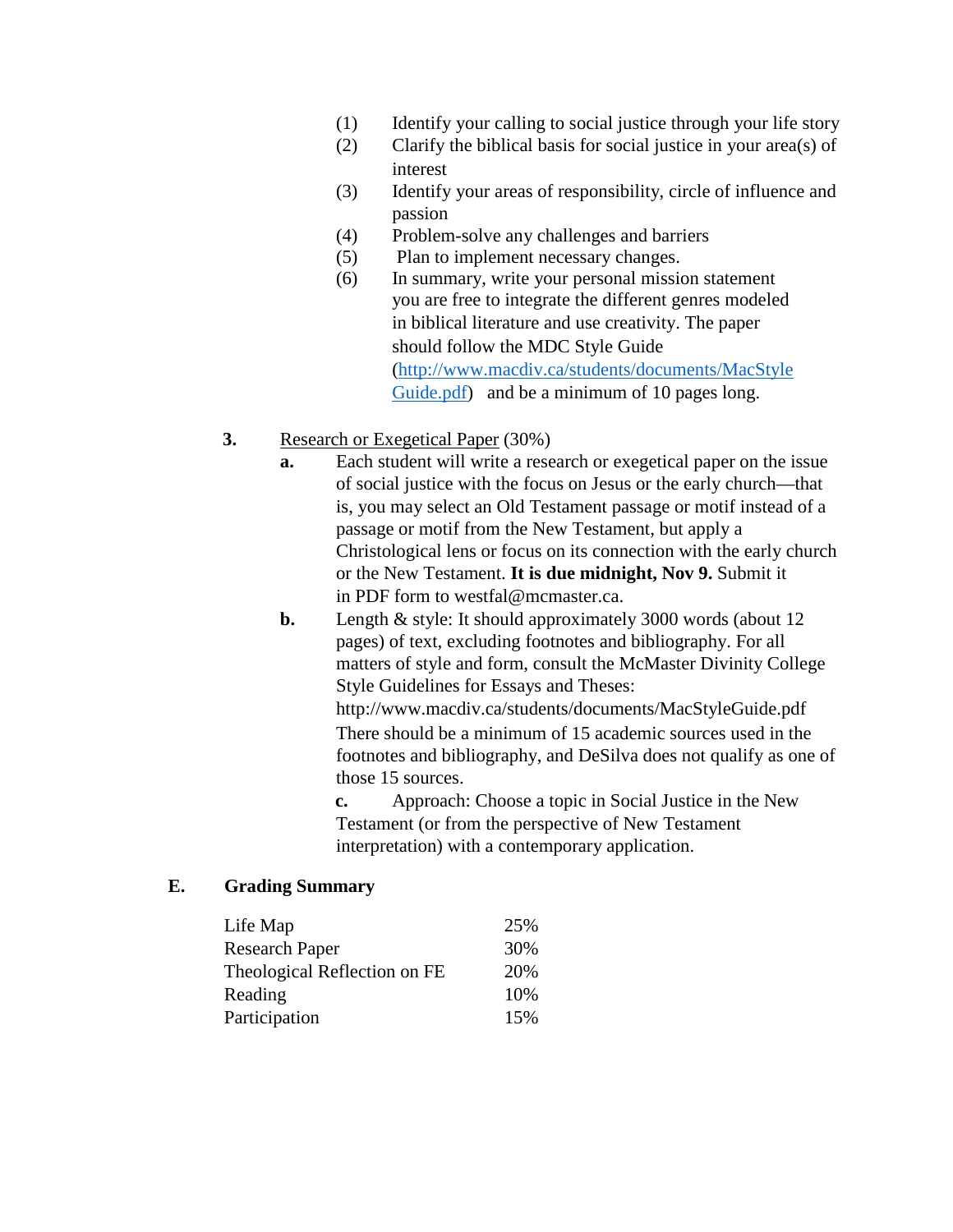### **IV. Textbooks and Materials**

## **A. Required**

Nardoni, Enrique. *Rise Up, O Judge: A Study of Justice in the Biblical World.* Grand Rapids MI: Baker Academic, 2001. 368 pp.

Westfall, Cynthia Long and Bryan Dyer. *The Bible and Social Justice: Old Testament and New Testament Foundations for the Church's Urgent Call.* Eugene, OR: Wipf & Stock, 2016.

Readings in the DropBox, Cynthia Long Westfall, "Male and Female: One in Christ: Galatians 3:26–29."

## **B. Recommended**

Ronald J. Sider, *Rich Christians in an Age of Hunger: Moving from Affluence to Generosity*. Nashville, TN: Thomas Nelson, 2015.

### **C. Textbook Purchase**

All required textbooks for this class are available from the College's book service, READ On Bookstore, Room 145, McMaster Divinity College. Texts may be purchased on the first day of class. For advance purchase, you may contact READ On Bookstore, 5 International Blvd, Etobicoke,Ontario M9W 6H3 : phone 416.620.2934; fax 416.622.2308; email **books@readon.ca.** Other book services may also carry the texts.

## **D. Additional Materials**

- 1. Any handouts for lectures and class discussion will be made available before class online in the course DropBox.
- 2. Further procedures and guidance for assignments will be given in class and/or online.

### **V. Classroom Behavior**

## **A. Attendance**

- 1. Attendance in all sessions is expected. Except in extreme circumstances, absence from more than 2 classes will result in grade penalties
- 2. Students should be on time to class or be prepared to offer an explanation to the professor (preferably in advance).
- 3. Students are expected to stay for the entire class session, unless arranged in advance.

### **B. Participation**

- 1. Please respect the opinions of others without disrespect or ridicule, even if you do not agree with them. However, feel free to respond logically and critically in an orderly manner.
- 2. Students are not expected to be doing work on any other subject except that which is appropriate in the course outline.
- 3. Students are not to carry on off-topic conversations in class.
- 4. Students may eat or drink in class if they do not distract others and they clean up.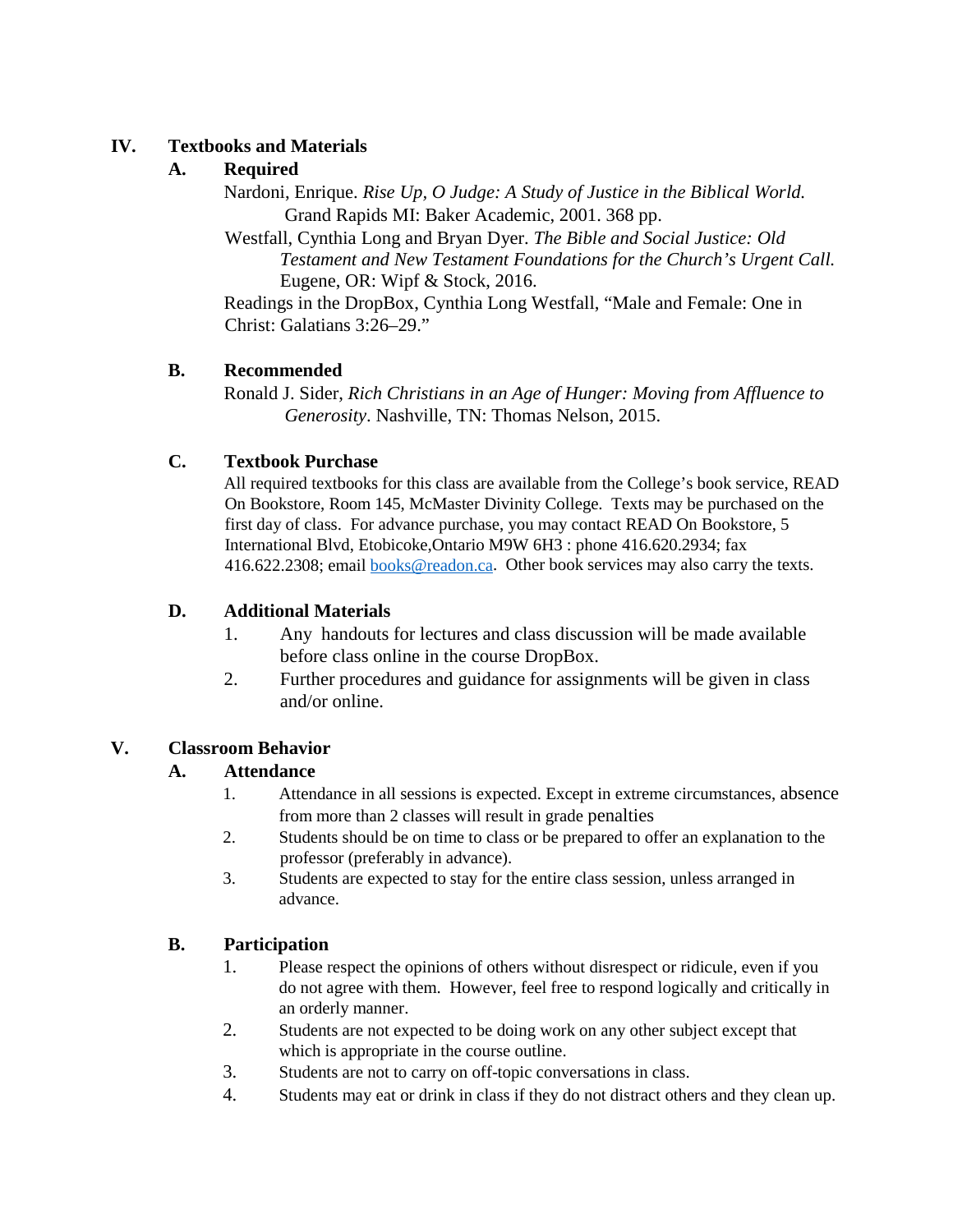Students who fail to respect these guidelines will be dismissed from the class with consequences.

**C. Late Assignments** lose 1% each day for 7 days, and then 4% a day up to 30%. However, no assignments will be accepted after Dec 12.

#### **D. Academic Honesty**

Academic dishonesty is a serious offence that may take any number of forms, including plagiarism, the submission of work that is not one's own or for which previous credit has been obtained, and/or unauthorized collaboration with other students. Academic dishonesty can result in severe consequences, e.g., failure of the assignment, failure of the course, a notation on one's academic transcript, and/or suspension or expulsion from the College.

Students are responsible for understanding what constitutes academic dishonesty. Please refer to the Divinity College Statement on Academic Honesty ~<https://www.mcmasterdivinity.ca/programs/rules-regulations>

#### **D. Gender-Inclusive Language**

McMaster Divinity College uses inclusive language for human beings in worship services, student written materials, and all its publications. It is expected that inclusive language will be used in chapel services and all MDC assignments. In reference to biblical texts, the integrity of the original expressions and the names of God should be respected, but you will need to use gender-inclusive language for humans, and you will need to quote from a gender-inclusive version such as the following: NRSV (1989), NCV (1991), TEV/GNB/GNT (1992), CEV (1995), NLT (1996), TNIV (2005), and the Common English Bible (CEB 2011).

#### **E. Sexual Harassment**

Sexual harassment is a violation of the integrity of persons in the form of unsolicited, unwelcome, verbal or physical behavior, which discriminates on the basis of gender about a person's body, attire, gender, marital status or economic status. Among faculty, staff, and students, sexual harassment of any kind will not be tolerated.

Office Hours: Monday: 1–2 Tuesday: 1–3 Wednesday: 1–3 Available after each class on Saturday Also available by appointment

\*\*\*\* Disclaimer on Syllabi posted on the web and at the bottom of each syllabus:

**Please Note: This syllabus is the property of the instructor and is prepared with currently available information. The instructor reserves the right to make changes and revisions up to and including the first day of class.**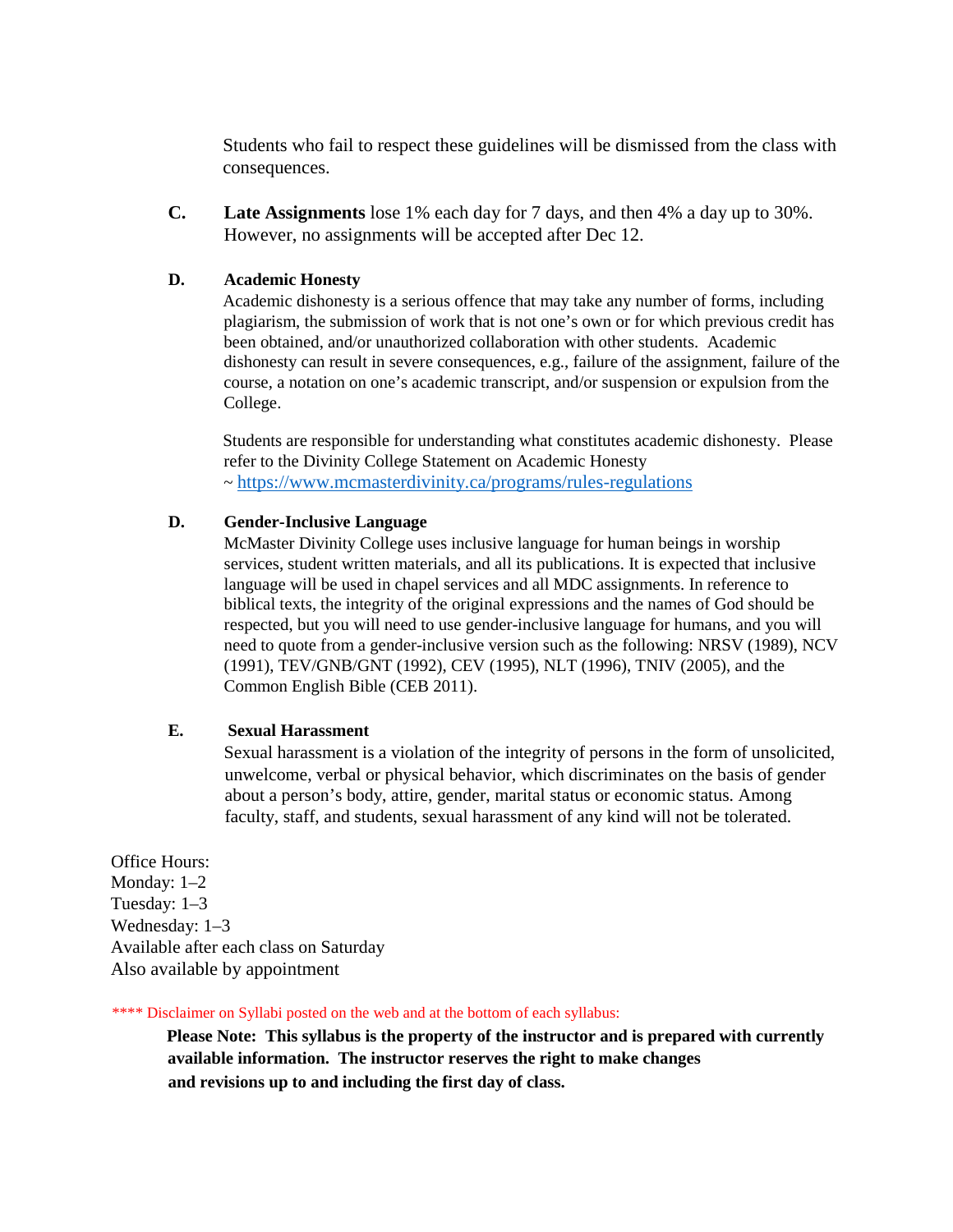# **Course Schedule**

| <b>Date</b>               | <b>Social Justice Topic</b>                                                                                    | <b>Reading</b>                                                                                                   | <b>Class Activity</b>                                                                                                                                                                                                   |
|---------------------------|----------------------------------------------------------------------------------------------------------------|------------------------------------------------------------------------------------------------------------------|-------------------------------------------------------------------------------------------------------------------------------------------------------------------------------------------------------------------------|
| Sept 29                   | Introduction to Course<br>Overview of Social Justice<br><b>Historical Contexts</b><br>OT Law                   | Nardoni, 1-94<br>Westfall, 1-34                                                                                  | <b>Current events: each student</b><br>brings a relevant news article<br>Identify areas of concern<br>Develop a working definition<br>Identify current issues/responses                                                 |
| Oct 27                    | <b>OT Narratives</b><br>OT Wisdom Literature<br>OT Poetry                                                      | Nardoni, 99-150<br>Westfall 35-63                                                                                | <b>Current events: each student</b><br>brings a relevant news article<br>Bring examples of songs & poetry<br><b>Tell Stories</b><br>Engage in songs & poetry<br>Identify contemporary wisdom<br>genres                  |
| Nov 9<br>midnight         | <b>Exegetical/Research Paper due (e-mail)</b>                                                                  |                                                                                                                  |                                                                                                                                                                                                                         |
| <b>Nov 10</b>             | OT & Second Temple Prophecy &<br>Apocalyptic<br>Jesus-life & teaching<br>Early Church/Jewish Christianity      | Nardoni, 151-262 &<br>290-304<br>Westfall, $64-124$ &<br>$152 - 75$                                              | <b>Current events: each student</b><br>bring a relevant news article<br>Use of fiction/media<br>Developing a personal mission<br>statement<br>Addressing church policy/mission<br>and defining responsibility           |
| Dec 1                     | <b>Pauline Epistles</b><br>Early Christian Eschatology<br>Life Map due (hard copy)<br>Conclusion to the course | Nardoni, 263-89 &<br>$304 - 24$<br>Westfall, 125-51 &<br>176-97<br>Westfall, "Male and<br>Female: One in Christ" | <b>Current events: each student</b><br>brings a relevant news article<br>Cross-cultural practices<br>Strategize effective missions<br>Trajectories, probability, and<br>Prediction<br><b>Presentations of Life Maps</b> |
| <b>Dec 12</b><br>midnight | <b>Reading Report due (e-mail)</b><br>Field Experience and Theological Reflection due (e-mail)                 |                                                                                                                  |                                                                                                                                                                                                                         |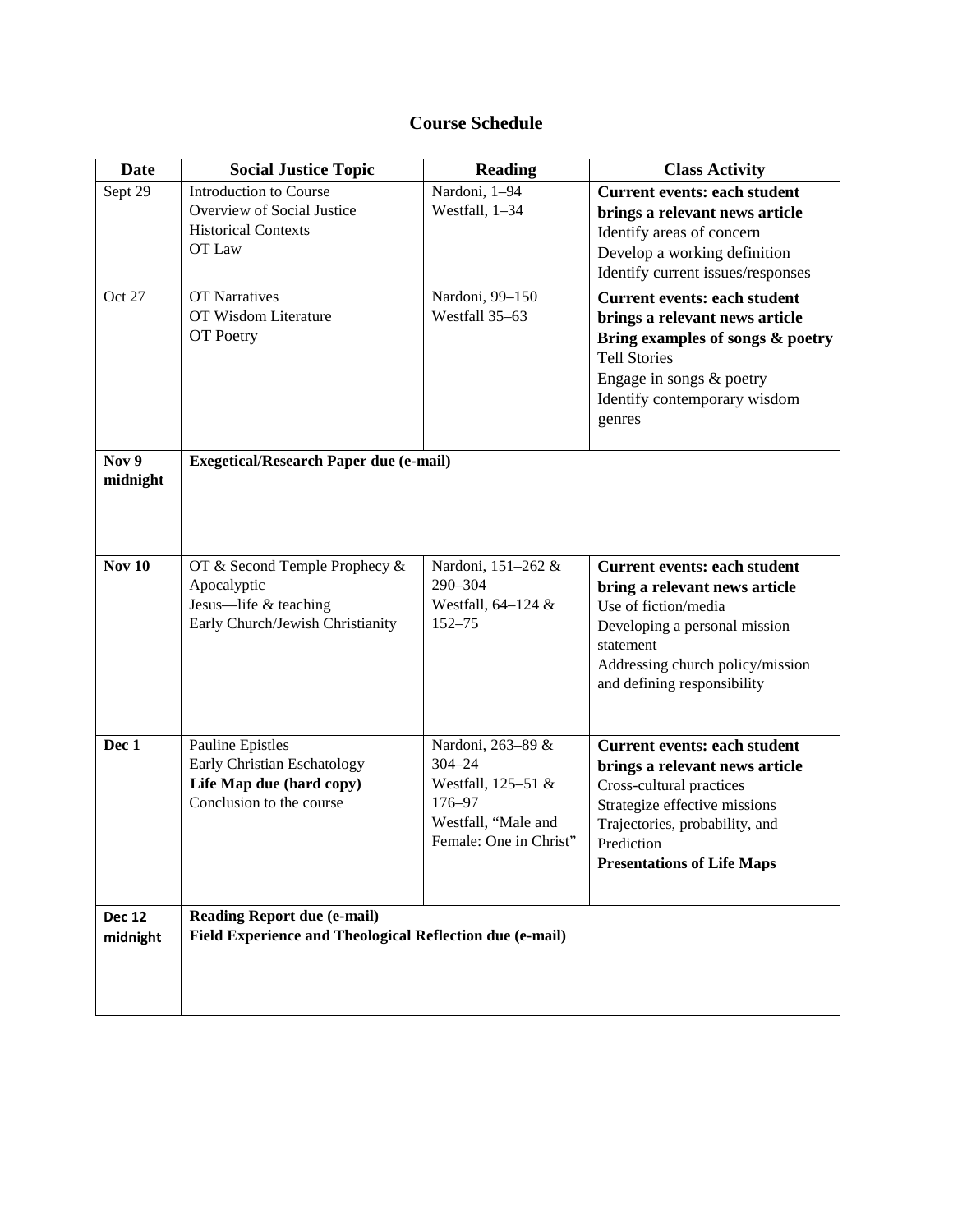#### *Select Bibliography*

- Birch, Bruce C. *Let Justice Roll Down: The Old Testament Ethics and Christian Life*. Louisville, KY: Westminster/John Knox, 1991.
- \_\_\_\_\_. *What Does the Lord Require? The Old Testament Call to Social Witness*. Louis, KY: Westminster John Knox Press, 1985.
- Dempsey, Carol J. *Hope Amidst the Ruins: The Ethics of Israel's Prophets*. St. Louis: Chalice, 2000.
- Donahue, John R. *What does the Lord Require? A Bibliographical Essay on the Bible and Social Justice.* Series IV--Study Aids on Jesuit Topics, 23. Revised ed. Saint Louis, MO: Institute of Jesuit Sources, 2000.
- \_\_\_\_\_. *Seek Justice That You May Live: Reflections and Resources on the Bible and Social Justice.* Mahwah, NJ: Paulist, 2014.
- Elliott, J. H. *A Home for the Homeless: A Social-Scientific Criticism of 1 Peter, Its Situation and Strategy*. Eugene, OR: Wipf & Stock Publishers, 2005.
- Epzstein, Léon. *Social Justice in the Ancient Near East and the People of the Bible*. Trans. by J. Bowden; London: SCM, 1986.
- Hamilton, Jeffries M. *Social Justice and Deuteronomy: The Case of Deuteronomy 15*. Atlanta: Scholars, 1992.
- Henriot, Peter J., Edward P. DeBerri, and Michael J. Schultheis. *Catholic Social Teaching: Our Best Kept Secret*. Maryknoll, NY: Orbis, 1998.
- Houston, Walter. *Contending for Justice: Ideologies and Theologies of Social Justice in the Old Testament*. London: T&T Clark, 2008.
- \_\_\_\_\_. *Justice: The Biblical Challenge*. Biblical Challenges in the Contemporary World. London: Equinox, 2010.
- Howard-Brook, Wes. *Becoming Children of God: John's Gospel and Radical Discipleship*. Maryknoll, NY: Orbis, 1999.
- Janzen, Waldemar. *Old Testament Ethics: A Paradigmatic Approach.* Louisville, KY: Westminster John Knox Press, 1994.

Karris, Robert J., OFM. *Jesus and the Marginalized in St. John's Gospel.* Collegeville: Liturgical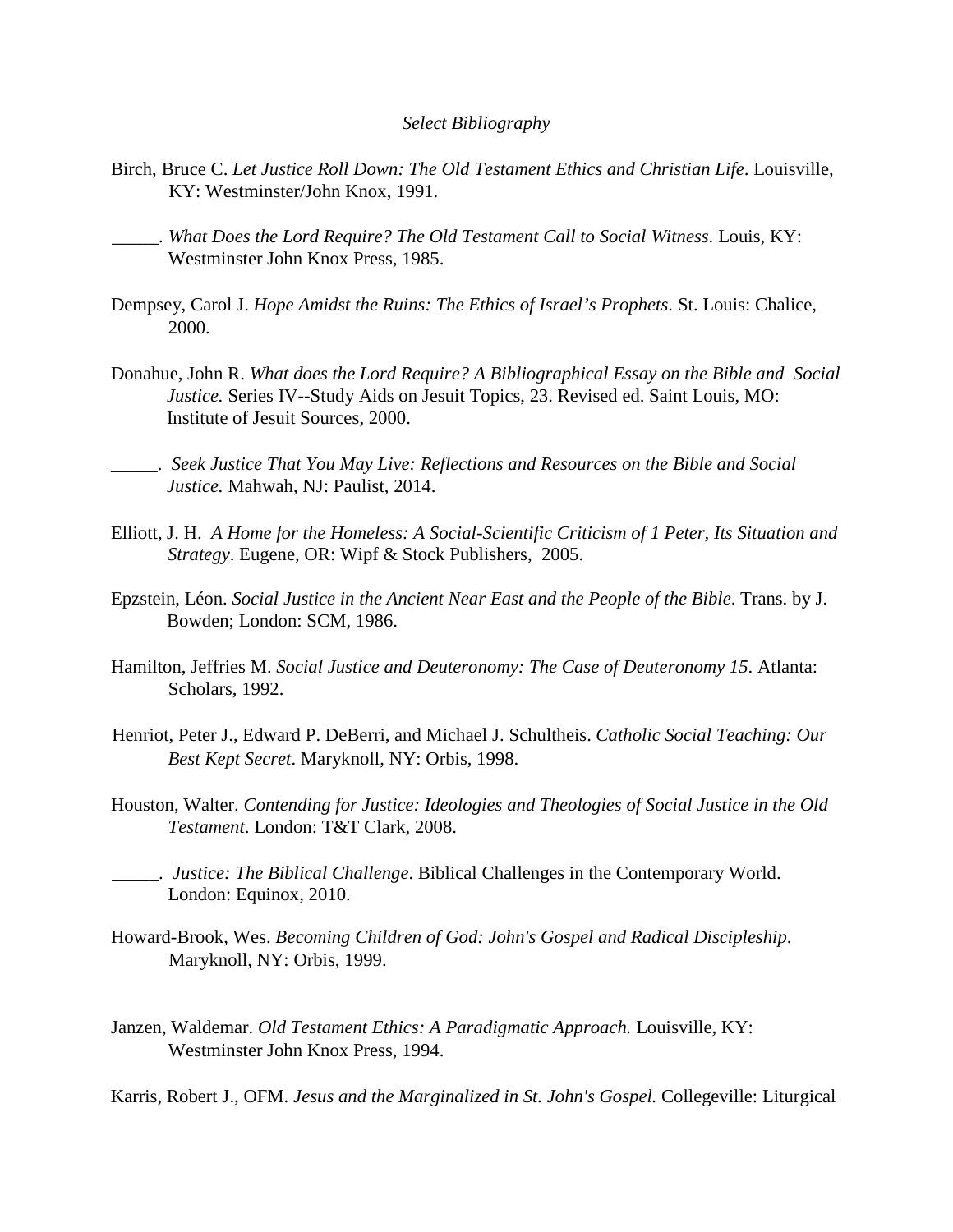Press, 1990.

Keller, Timothy. *Generous Justice: How God's Grace Makes Us Just.* New York: Penguin, 2012.

- Keeran, Daniel. *Radical Christianity: Peace and Justice in the New Testament* . Victoria, BC: Counsellor Publishing, 2006.
- Lohfink, Norbert F. *Option for the Poor: The Basic Principle of Liberation Theology in the Light of the Bible*. N. Richmond Hills, TX: BIBAL, 1987.
- Malchow, Bruce V. *Social Justice in the Hebrew Bible: What Is New and What Is Old.* Collegeville, MN: Liturgical Press, 1996.
- Malina, Bruce J., and Richard L. Rohrbaugh. *Social-Science Commentary on the Gospel of John.* Minneapolis: Fortress, 1998.
- Marshall , Christopher D. *Beyond Retribution: A New Testament Vision for Justice, Crime, and Punishment*. Studies in Peace and Scripture; Grand Rapids, MI: Eerdmans, 2001.
- Myers, Ched. *Binding the Strong Man: A Political Reading of Mark's Story of Jesus*, Maryknoll, N.Y.: Orbis Books, 1988.
- Nardoni, Enrique. *Rise Up, O Judge: A Study of Justice in the Biblical World.* Grand Rapids MI: Baker Academic, 2001.
- Nel, Philip Johannes, 'Social Justice as Religious Responsibility in Near Eastern Religions: Historic Ideal and Ideological Illusion.' *Journal of Northwest Semitic Languages* 26 (2000) 143–153.
- Paul, Greg. *God in the Alley: Being and Seeing Jesus in a Broken World*. Colorado Springs, CO: WaterBrook, 2004.
- Pleins, J. David. *The Social Visions of the Hebrew Bible: A Theological Introduction*. Westminster John Knox , 2001.
- Reventlow, Henning Graf and Yair Hoffman (eds). *Justice and Righteousness: Biblical Themes and their Influence.* JSOTSS 137; Sheffield: JSOT Press, 1992.
- Ringe, Sharon. *Jesus, Liberation and the Biblical Jubilee*. Philadelphia: Fortress, 1985.
- Sider, Ronald J. *Good News and Good Works: A Theology for the Whole Gospel*. Grand Rapids, MI: Baker, 1993.